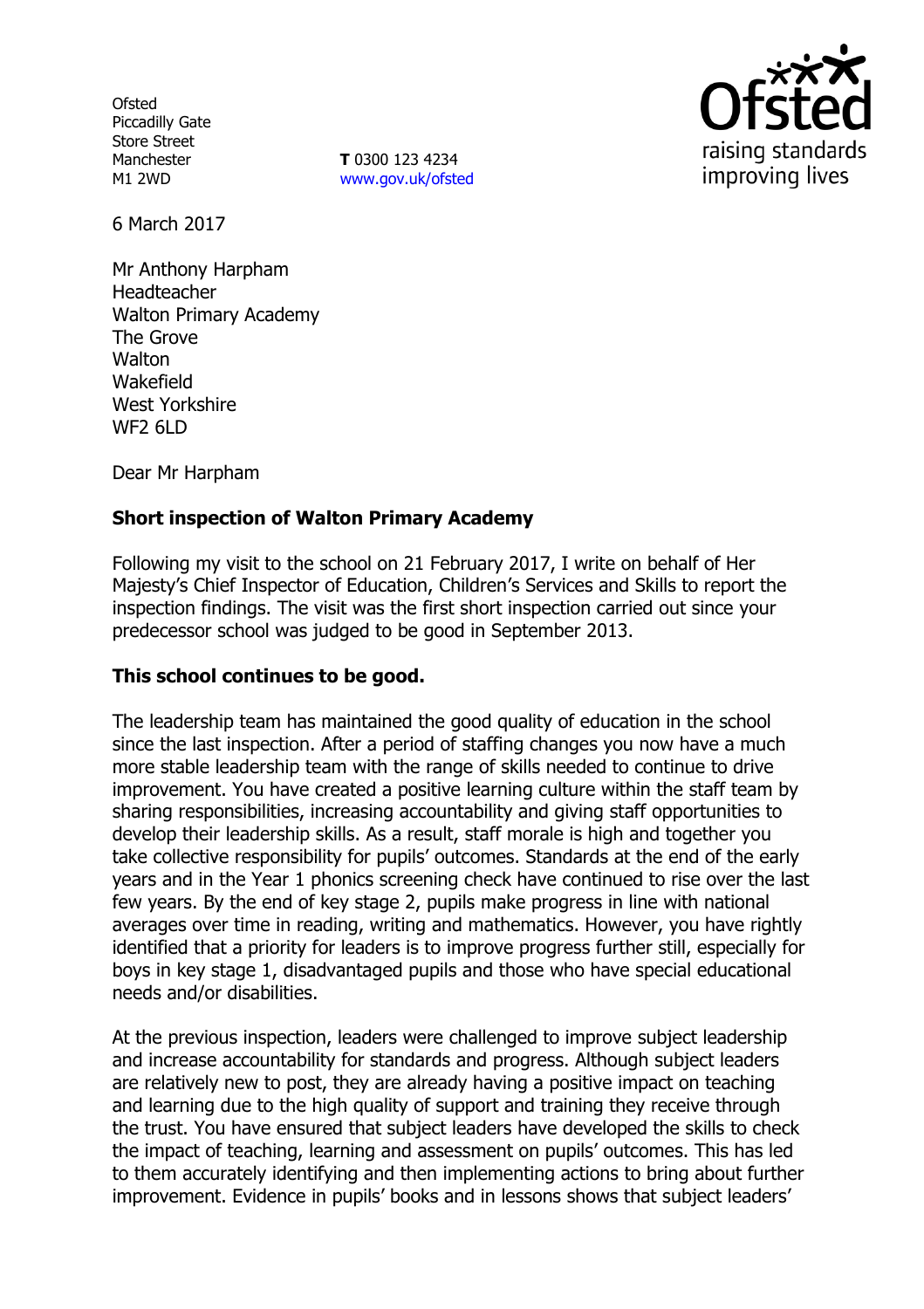

actions are resulting in greater consistency in teaching approaches and that the adaptations made to the curriculum are securing improving outcomes for pupils.

You ensure that the progress of all pupils, including those who are disadvantaged, is carefully tracked. The senior leadership team has developed an assessment information system which is enabling leaders to identity groups and individuals who are falling behind. This earlier identification means that leaders are responding quickly and working with teachers to plan how to address any gaps in pupils' learning. Assessment information shows that pupils' outcomes are improving and an even greater proportion of pupils are set to meet and exceed the end-of-key-stage expectations. The next step is for you to develop more robust procedures to evaluate the impact of actions to improve outcomes for pupil groups. Governors can then use such information to more productively hold leaders to account and to ensure that funding for disadvantaged pupils and those who have special educational needs and/or disabilities is targeted as effectively as possible.

# **Safeguarding is effective.**

You and the governing body have made sure that all safeguarding arrangements are fit for purpose and records are detailed, clear and up to date. Robust systems are in place for the recruitment and induction of new staff. The training that staff receive means they are effective in recognising and responding to signs of concern. Leaders have created a strong culture of safeguarding throughout the school.

Pupils say they feel safe and well looked after. They have complete faith that adults in the school will listen to them if they are worried at all. Pupils do not feel that bullying is an issue. They are confident that any rare issues of poor behaviour are dealt with firmly and fairly through the consequence system which has been recently introduced. The curriculum provides opportunities to support children in being safe and consequently pupils talk confidently about how to stay safe, for example, when they are online, crossing the road or riding a bicycle.

# **Inspection findings**

- Leaders and teachers actively promote pupils' spiritual, moral, social and cultural development. Consequently, pupils are well prepared for life in modern Britain. This is exemplified by the way in which pupils are confident to share their ideas and justify their opinions, which is further supported by their involvement in the school council and the academy trust parliament. Pupils show respect for each other and have excellent attitudes to their learning. They particularly enjoy the challenge they receive in lessons and are pleased that teachers do not give them the correct answer if they are stuck, but instead support them to reach the answer themselves.
- The trust provides rigorous support and challenge to leaders. The regular meetings with the school improvement officer are supporting your school selfevaluation which is becoming more precise and accurate as a result. The peer review in the autumn term gave leaders suggestions for improvement which you acted on immediately; this is already improving the quality of teaching which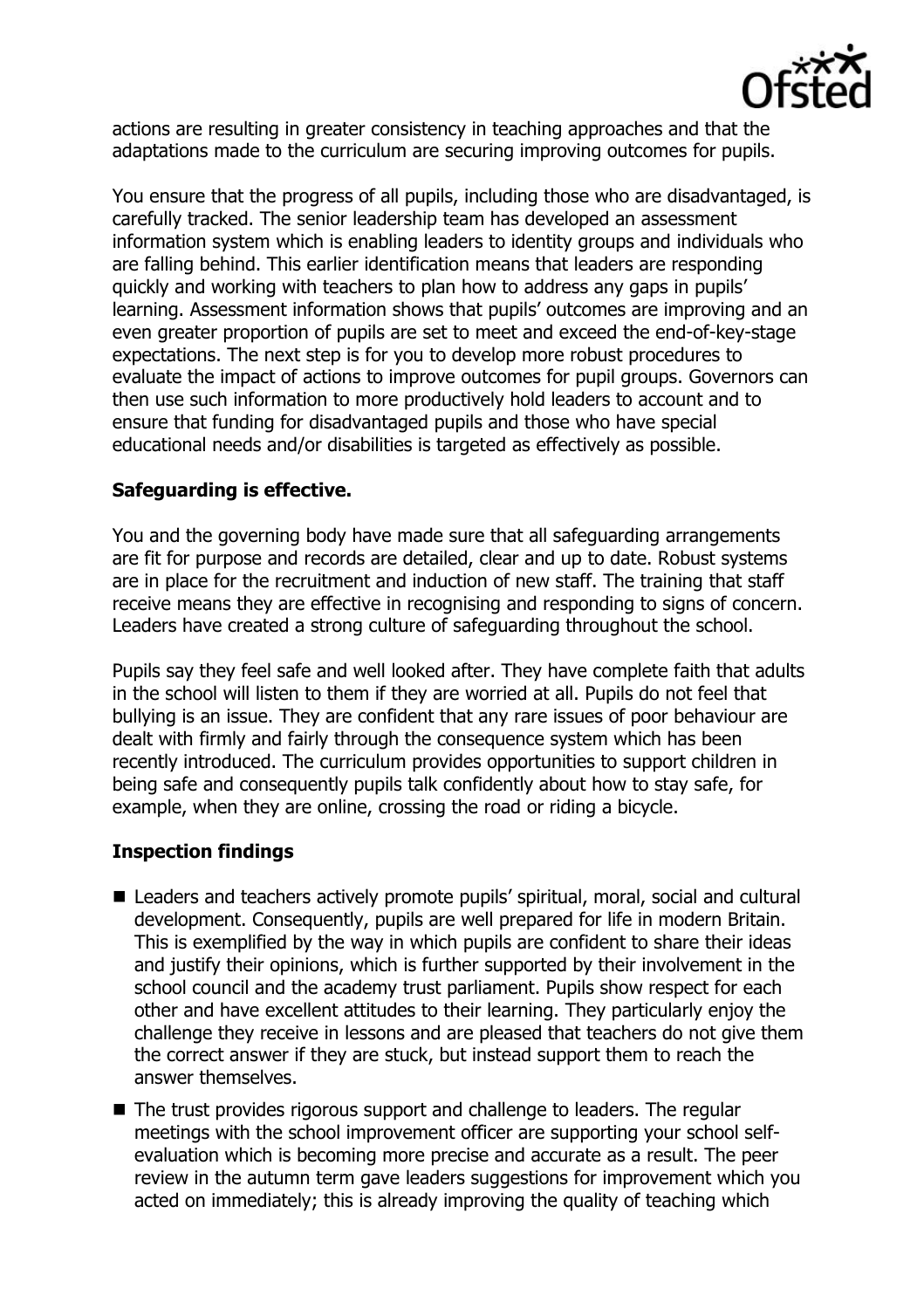

pupils receive. Subject leaders have also benefited from the subject network meetings and training through the trust which have strengthened leadership at all levels.

- The structure of the governing body has been redesigned and is quickly developing. A skills audit and action plan have resulted in governors being assigned roles and responsibilities related to their areas of expertise. Where skills have been lacking, the trust has provided specific training and new governor appointments have been selected in order to strengthen the skills of the team. This is resulting in the governing body being more able to provide greater challenge to leaders. However, leaders do not yet share information about pupil outcomes with governors in a consistent enough way to enable them to hold leaders rigorously to account.
- As a result of precise assessment information, higher expectations and improved consistency in the quality of teaching, current pupils are making good progress in reading, writing and mathematics. This is evidenced in lessons and in pupils' books where pupils demonstrate the impact of leaders' actions; for example, in the use of reasoning and problem-solving in mathematics. Pupils are challenged well in lessons and respond enthusiastically with excellent attitudes to their learning. Consequently, the most able pupils are reaching the higher standards they are capable of.
- In key stage 1, leaders are aware that boys have not made as much progress in recent years. However, actions taken to adapt the curriculum to interest boys are starting to take effect and current key stage 1 pupils are making better progress. Where pupils are not on track to meet the expectation at the end of key stage 1, leaders are working closely with teachers to ensure that pupils are catching up as quickly as possible.
- The small proportion of disadvantaged pupils did not make as much progress as other pupils nationally in 2016. However, improved assessment systems mean that pupils are now identified much sooner if they are falling behind. Tailored support provided through the pupil premium funding and increased consistency in teaching are resulting in better progress for current disadvantaged pupils. A greater proportion of disadvantaged pupils, in line with the national average for other pupils, are now on track to meet the expected standard by the end of key stage 2.
- **IMPROVED 1** Improved leadership of provision for pupils who have special educational needs and/or disabilities means that pupils are quickly and accurately identified and are receiving targeted support to meet their needs. Although these pupils are making progress towards their personal targets, leaders now need to more accurately measure and increase the impact that the provision is having on their progress compared to all pupils nationally with similar starting points.
- Attendance is above the national average and the proportion of pupils who are regularly absent is below the national average. However, for disadvantaged pupils, there is a greater proportion who are regularly absent. This issue affects a small number of families and a range of actions are taken to improve attendance, with varying success. You agree that more could be done to improve attendance